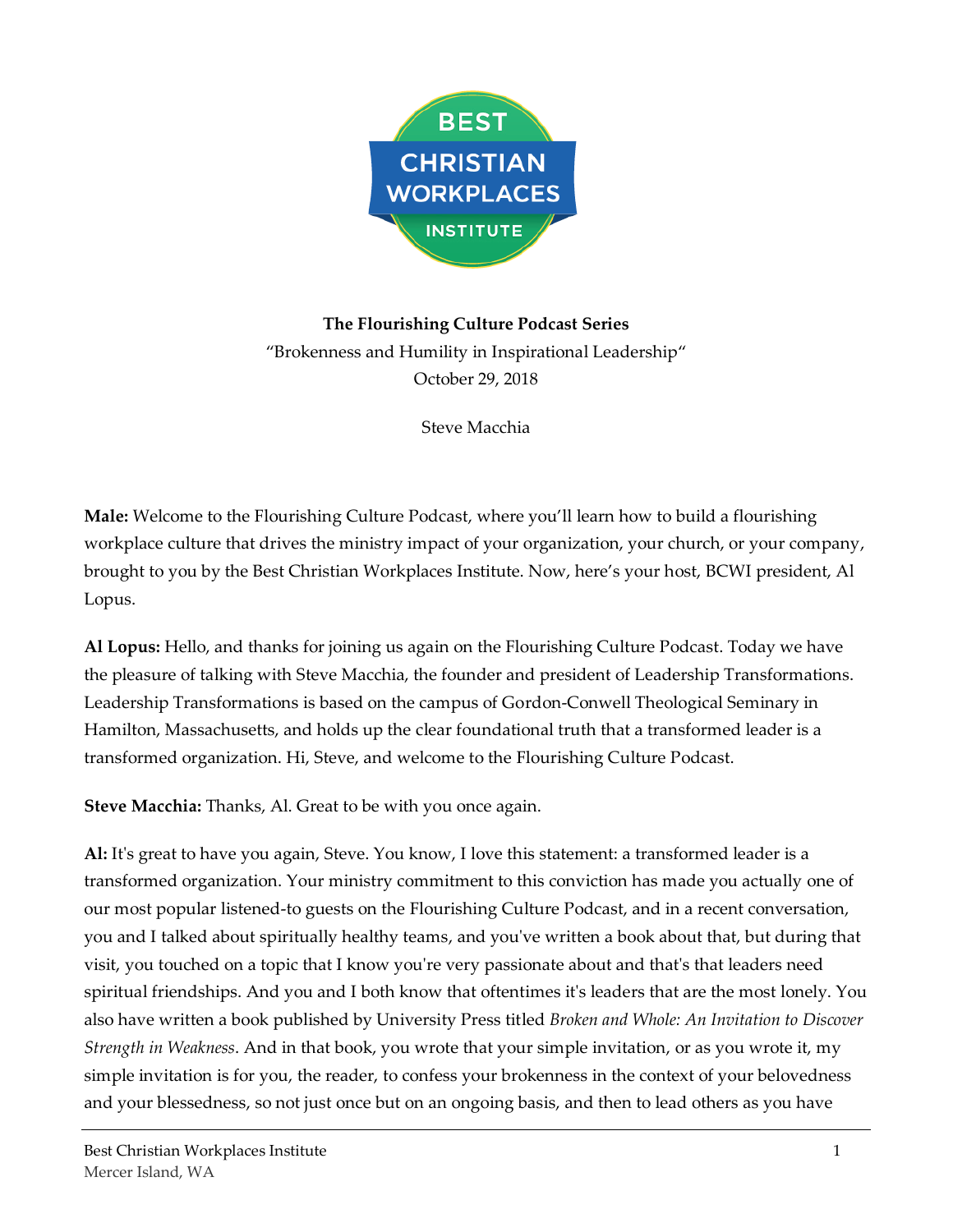been led by God in love. Now, I'll have to admit, Steve, that the concept of leaders confessing anything is a stretch.

#### **Steve:** So true.

**Al:** But as you say, brokenness in the context of your belovedness and blessedness. So, why do we as leaders today need to confess our brokenness in the context of our belovedness and blessedness?

**Steve:** I'm inspired by the example of our Lord Jesus, who, when he was baptized, the voice from heaven said, "You are my beloved Son in whom I am well pleased." So it was the first sort of pronouncement of love as being beloved. And then what did he get to do? Immediately on the heels of his baptism, he went out into the wilderness and empathized with our brokenness. He was tested. He was challenged by the enemy of our souls. He never gave in like we do, but he experienced brokenness in our behalf. And then he comes back out of that experience and enters the synagogue and proclaims once more that he is out to fulfill the messianic promises that God had pledged for generations and going and loving and serving others in God's name. And so when I look at that example, I can't help but embrace those three words. I am beloved. I am broken. But I am blessed. And so I'm merely saying leaders who embrace their brokenness and submit to it authentically into the hands of God, they're the ones who marvel at God's redemptive work and they serve others with renewed passion. Their spiritual eyesight is likened to St. Augustine, who once said, "In my deepest wound I saw your glory, and it dazzled me." I love that quote. And so I'm just inviting leaders to embrace the fullness of who they are. They're broken, but they're dearly loved and they are richly blessed. And if we can get our arms around those three concepts and not push brokenness aside for the sake of our belovedness and our blessedness, I think then you have a holistic understanding of a person but, most importantly, a leader in this context.

**Al:** Wow. So, "In my deepest wound I say your glory, and it dazzled me."

**Steve:** Yeah. What a great line.

**Al:** Yeah, that's a great line, and it's a hopeful line because in the midst of woundedness, that's not what we oftentimes see.

#### **Steve:** Right. So true.

**Al:** So, what you're talking about speaks very close to one of our eight drivers of employee engagement that we've identified at the Best Christian Workplaces Institute, and it's a driver we call inspirational leadership. And so core to Christian character are the popular opposites of humility versus pride. We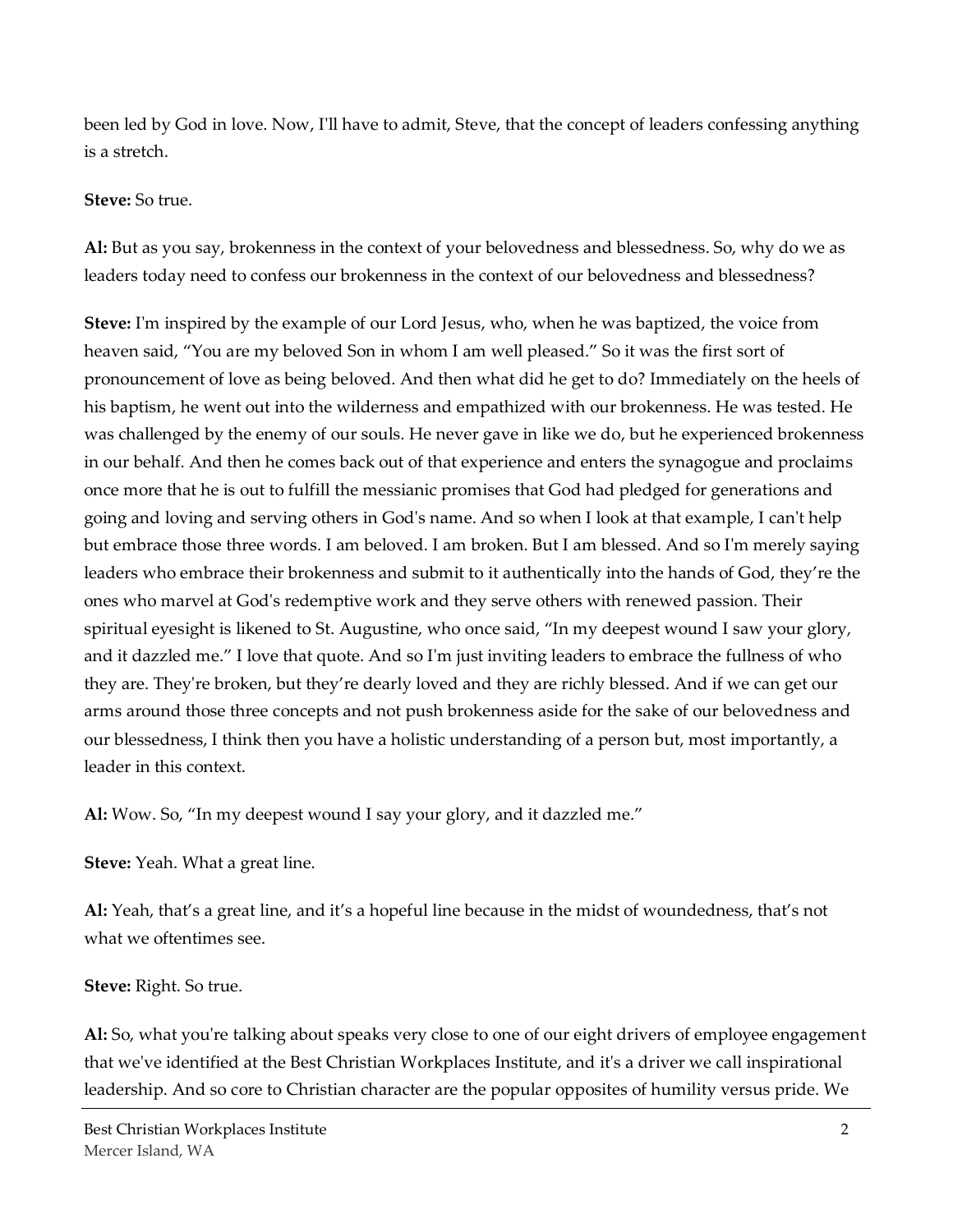can all say yes, humility is the way to go, but what does generous humility look like in a Christian leader who are truly committed to follow Christ?

**Steve:** Well, you know, humility is likened to humus. It's dirt. It's something we walk upon, something we prepare for to seed, something we need to water and nurse, something that multiplies in mysterious and marvelous ways. That's humus. That's the dirt where good things grow. And Jesus encourages us to be good soil so that the seed that's planted by the sower multiplies. But it's so different than what we think of when we first think of leader. We think of the fruitfulness of leadership. We think of the vitality of leadership. We think of all the externals of leadership. But I'm convinced that Jesus's preference for looking at us as leaders is to look at our heart, and our heart needs to be like humus. It needs to be like dirt. It needs to be open and pliable. It needs to be willing to be walked on. It needs to practice humility, but humility is, again, not something we talk a lot about because it's, well, it's too much like dirt.

### **Al:** Yeah.

**Steve:** Who wants to be like dirt, you know?

**Al:** Yeah. So, this is interesting. A couple of dots here to connect. So, we're talking about embracing brokenness and then humility. And humility would seem to dovetail with confessing one's brokenness in the context of belovedness and blessedness, but where does humility fit in for leaders needing to seek spiritual friendships? Let's go to that direction.

**Steve:** Well, humility is the baseline of all healthy relationships. I mean, who among us likes to be among a prideful person? A prideful person, it's all about them. And without humility we don't really have friendship. We have one-upmanship. We have competition. We have comparisons, or we power over and manipulate each other instead of loving one another. I mean, I'm sure you and I could both agree that our best relationships are ones that we can be fully ourselves, our friend is fully him or herself, and it's humility that's the baseline. It's knowing we can sort of laugh at our brokenness when we mess up and then cry over our sinfulness, knowing that we are desperate for God. And that's humility. And I would hope that all of our relationships, but particularly our spiritual friendships, are based in humility.

**Al:** Mm-hmm. Yeah. And as you point out, who likes to hang around with a prideful person? And you work with scores of ministry leaders, and what would you say is the state of spiritual friendships in our Christian leadership culture today and especially those that are in Christian leadership roles?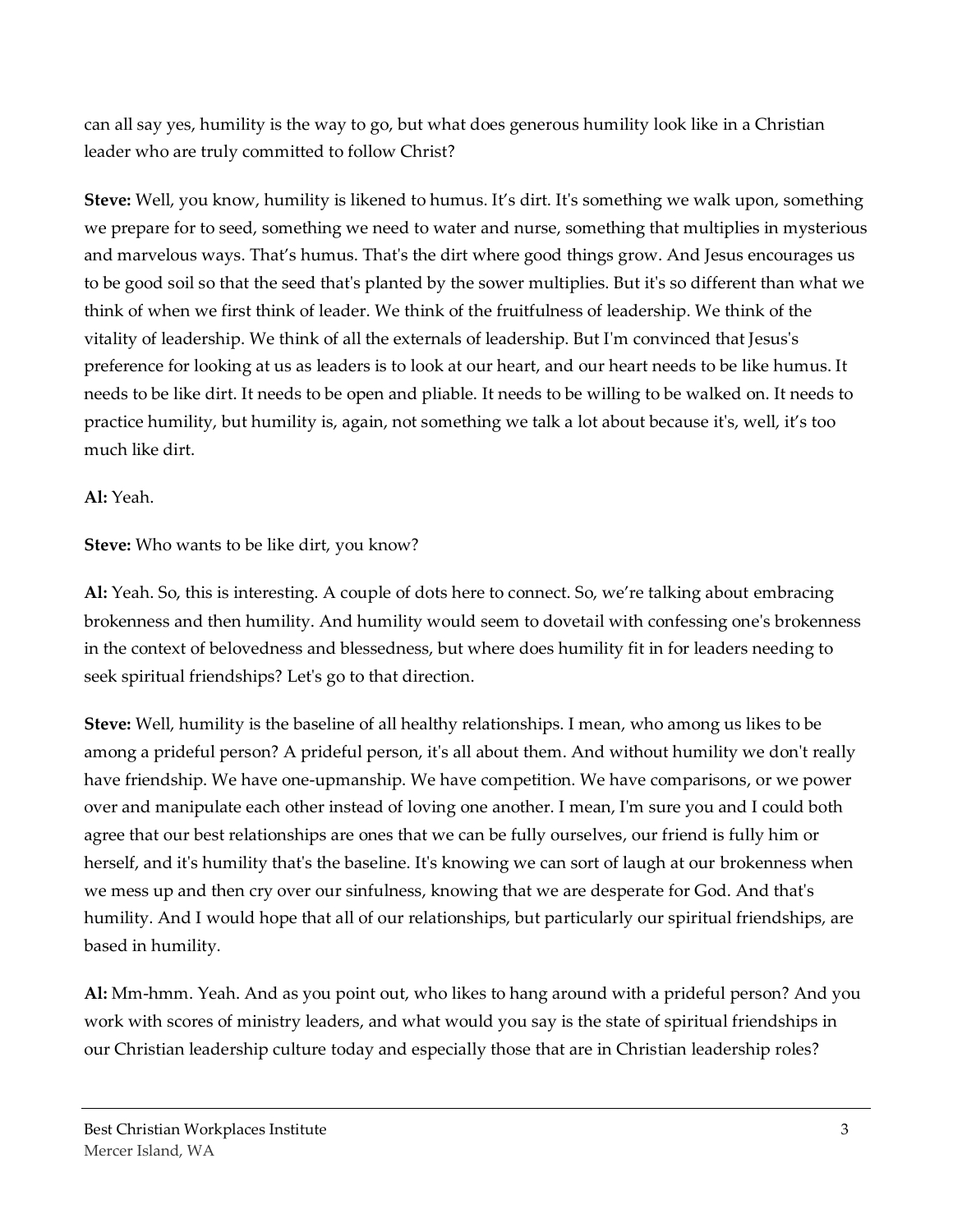**Steve:** Yeah, I would say, unfortunately, Al, I think we're still very lonely leaders. Most of the leaders that I work with one on one, small groups, large groups, they confess that they're lonely. They may have relationships or they may have perceived friendships, but they're really acquaintances. They're not places where you can confidentially confess the good, the bad, and the ugly of our lives. And we all need that kind of friend, otherwise we really live among our secrets. And I had one person say to me, you know, you are as sick as your secrets are. And when they're revealed, the question is, are they greeted with grace or are they greeted with judgment? And unfortunately today in many of our settings, many of our church and ministry settings, believe it or not, are more filled with judgment than grace. We're ready to just sort of pounce on the sinner rather than throw our arms around that sinner and say, I'm so sorry you are in the condition that you're in. How can we help you grow back into the grace and mercy and kindness of God? But instead, we drop-kick these people out of our lives and assume that they can just make it as we've tossed them to the wayside. And I don't like that. I don't like seeing that. I don't like being treated that way. When I'm in need, I need a place of grace.

And that's what LTI has been about since day one. We're trying to create a culture of grace, and we're trying to multiply those cultures of grace. And it's based in friendship. Jesus used that word. "I no longer call you servants; I call you friends." And in that gospel of John passage, John chapter 15, it's all about abiding in him. It's all about becoming friends with him. Then we will be fruitful and multiply out of our place of friendship. I'm sold on friendship. I'm desperate for it. I have great friends, thanks be to God, who have helped me through the darkest of times in my life, and I see it all throughout the scriptures. We need friends.

**Al:** Yeah. Relationships, but not just relationships but friendships. You know—

#### **Steve:** Yeah.

**Al:** —when looking at the scriptures, we see inspiring stories of friendship. I think of David and Jonathan, or Naomi and Ruth. What are one or two qualities about spiritual friendship that today's leaders can learn from these biblical relationships?

**Steve:** Yeah. I think that friendship is based on trust, and any friendship is going to have trust as its foundation, and all of life is about trust. And when trust goes awry, then the relationship goes with it. If you've broken my trust and you're not willing to come back to the table and repair it, then it's going to continue to be broken. So we need to know what it means to forgive. We need to know what it means to practice grace. We need to know what it means to listen. We need to know what it means to empathize with each other's stories. We need to stop being defensive and instead becoming more receptive. So back to that parable of the good seed and sower, the three other soils were very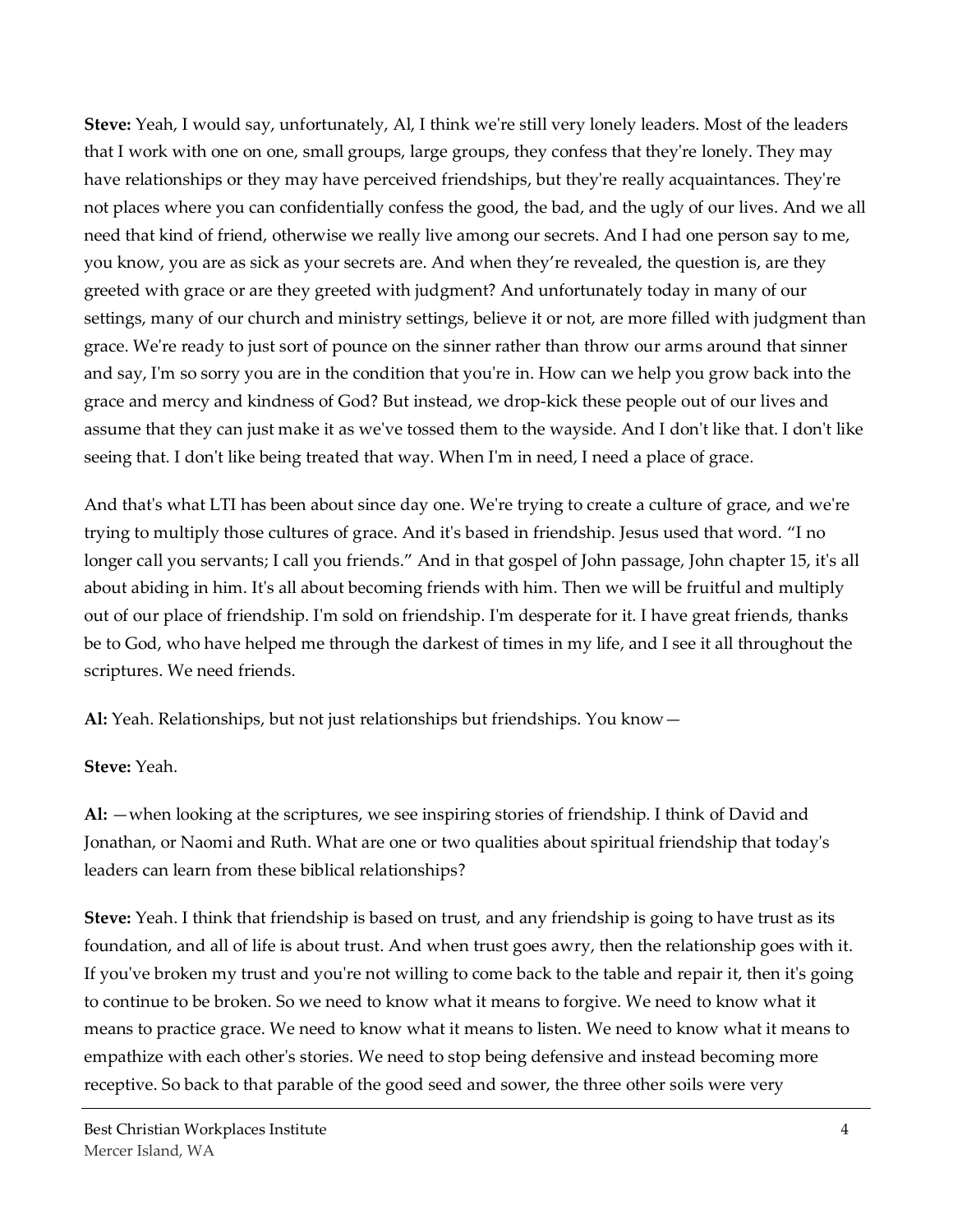resistant— the hard, the rocky, and the thorny—and we have relationships like that—hard, rocky, thorny. And we need to be able to say, how can we, in humility, come alongside one another and love each other toward God? That's what a spiritual friendship is. It's not just a friend; it's a friend that helps me get closer to God.

**Al:** I love those words, practice grace, listen, be receptive. Those are all things that help to build trust, as you say.

#### **Steve:** Yeah.

**Al:** Yeah. Trust, I really do believe is the cornerstone of relationships. In every chapter of your book *Broken and Whole*, you continually lead the reader back to the word love. Give us an example of why love is such the compelling thread running through your invitation to discover strength in weakness.

**Steve:** I look at the writings of the apostle Paul. Paul was all about unity in the body, love for one another, and fruitfulness in the kingdom of God. And the centerpiece of all of his teachings, all of his writings, was love, sort of always was the apex. And even when he describes himself as, "My grace is sufficient because power is made perfect in weakness," and he delights in his weaknesses and insults, hardships, persecutions, difficulties, he says, "For when I'm weak, then I'm strong." And when I look at that weak-strong piece, he's embracing his suffering, his heartache, his sinfulness, his imperfections, but he is coming into the context of the church, which is to be a place of love.

So when you look, for example, at the book of First Corinthians, it's all about one issue after another the apostle Paul is speaking to, and he's trying to speak correction into the church in Corinth, which, talk about a parallel to today, I think Corinth and our world today, very much in line. We've got a very over-sexualized culture, we've got divisions everywhere, we've got finger pointing all over the place. And Paul is writing to a broken church, and over and over and over again he's calling them back to the truth, and the apex of that book are chapters 12 and 13. Chapter 12 is all about the body, and he repeats that word over and over and over again, 16, 17 different times in Chapter 12. And then he says, but the greatest way in which I want you to relate to one another is to love. And it's Chapter 13 that's the apex of First Corinthians. It is not written for wedding ceremonies, even though it's appropriately read at wedding ceremonies. It is a letter to leaders. Love is patient, love is kind. He's saying to his leaders in Corinth, be patient, be kind. That's the way in which we are to live our lives, if we were to love God and love one another is to be the body, be united, and go for the gold of relationships, and that is to love.

**Al:** Yeah. And we know that love never fails, yeah.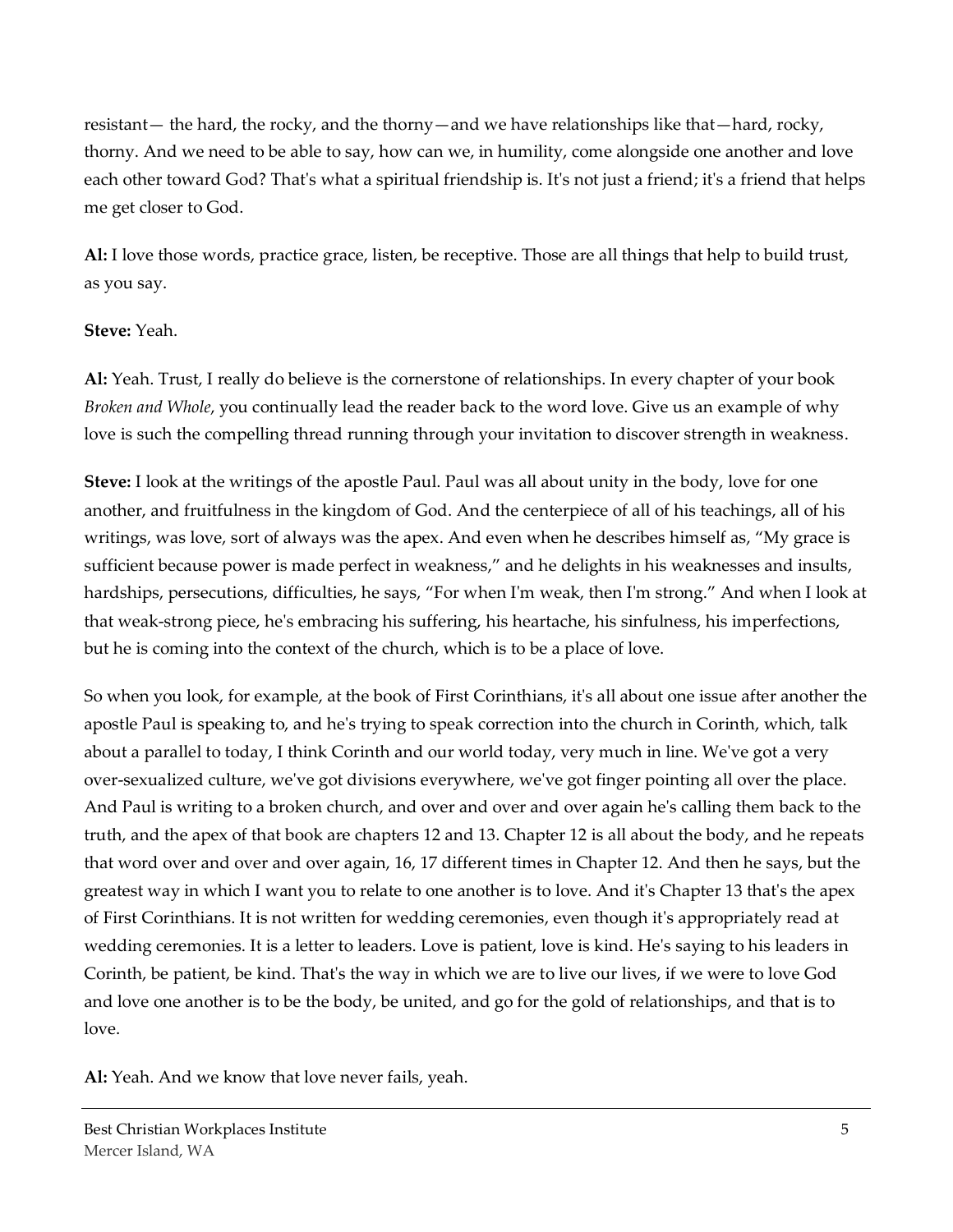**Steve:** Love never ever fails.

**Al:** Yeah.

**Steve:** Exactly right. The most excellent way.

**Al:** So, how about a peek at another chapter where love shines, as you've begun to express, perhaps where love is central in spiritual relationships?

**Steve:** Yeah, I mean, the very first chapter of the book is contrasting impatience with patience, for example. And I think probably the best way that we express love and friendship is by being patient, by being grace-filled towards one another, and to own the fact that we can be short-fused and kind of immature when it comes right down to it. We're not the kindest, most patient people, even as Christ followers, and that needs to be our hallmark. So in each of the chapters of this little book *Broken and Whole*, I confessed my own brokenness. I confess my own insecurities. I mean, I kind of lay it out there. I not only tell my story, I told the story of many others as well. And then I invite the reader into considering their own impatience, their own misguided unkindness. And then I say, "Okay, so what is God inviting you into?" And so we look at the invitation, and then we do a spiritual leadership audit at the end of every chapter. So just trying to get my reader into the context of the story of Paul, the writings to Corinth, the place where we are today, and the need for us to come clean and draw near to God and be a transformed leader.

**Al:** You know, this concept of strength and weakness is still hard for leaders to grasp even in the Christian faith. What's another chapter in the book, in your mind, that might serve as a significant milestone or milepost of what it means to be a leader to experience strength and weakness, this dual reality of being broken and blessed at the same time?

**Steve:** Again, I think it's confessing the reality of your heart. So, for example, when we talk about envy and jealousy, can you own the fact that when you look down the street at a bigger church or a bigger organization, can you own the fact that there's a little bit of envy and jealousy in you, and can you bring that to God and say, "God, give me a bigger view of you as you open my eyes to receive the fullness of what's happening down the street or across the way," so that we can celebrate each other's accomplishments instead of being so small-minded and so protective and so competitive and envious and jealous.

So, when Paul says love is not envious, love is not jealous, how can you release that envy and instead get to the place of contentment and companionship and true compassion, you know? Well, I think it begins with seeing the reality of who you are, with greater clarity. Out of that clarity, then indeed, I can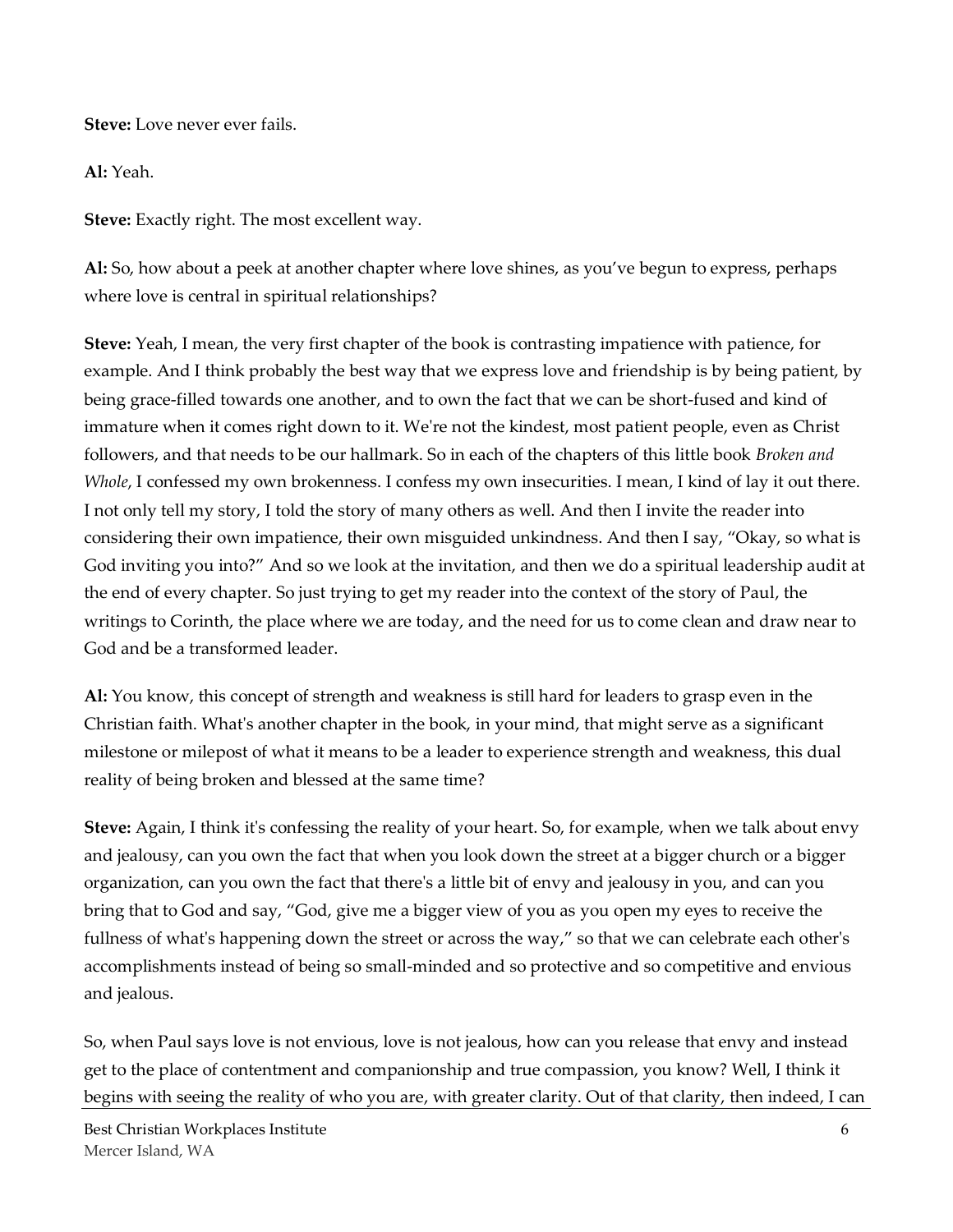be a bigger-minded, bigger-hearted person for the people that are, maybe even in the world's eyes, doing better than me.

**Al:** Yeah. Wow. And also, in Chapter 13 in your book, you know, it strikes me as the culmination: befriending brokenness and inviting redemption, an invitation to reorder loves.

**Steve:** Yeah.

**Al:** What's the message here that leaders need to hear?

**Steve:** Yeah. The reordering of love is a key concept. That's an Augustine concept as well because he had a hard time reordering his loves, and that was a big part of his writings way, way, way back when, and it's been an issue to this day. We love so many other things more than we love God and more than we love others. We love success. We love numbers. We love financial resource. We love beautiful things. In essence, we have a problem with idolatry, and so we need to own that and come clean on that so that we can get to the place where we're reordering our loves and inviting God to do his redemptive work in us.

I love sort of the image of the Japanese art form called kintsugi art form, and kintsugi is taking a broken piece of pottery, putting it back together again with gold filament, and it actually becomes a stronger piece of pottery as a result. And the concept behind that art form is, more beautiful having been broken. More beautiful having been broken. That's redemption. That's redemption. We are more beautiful as people acknowledging and having God redeem our brokenness for his glory, and out of which, we then reorder our loves. It's no longer important for me to be a success in your eyes. Instead, I want to be a faithful man in your eyes. I don't want you to look at me and say, "Wow. Big budget, big programs, big name, big whatever," I want you to be able to see us as people that are humble of heart, willing to be broken, and redeemed, and celebrating the redemptive work of God. Those are the kinds of leaders, Al, that I think the church desperately needs today.

**Al:** Yeah, yeah.

**Steve:** Desperately needs today.

**Al:** Yeah, I remember being at Prison Fellowship and seeing that—

**Steve:** Yeah.

**Al:** —Chuck Colson had on his desk, we're called to be faithful, not successful.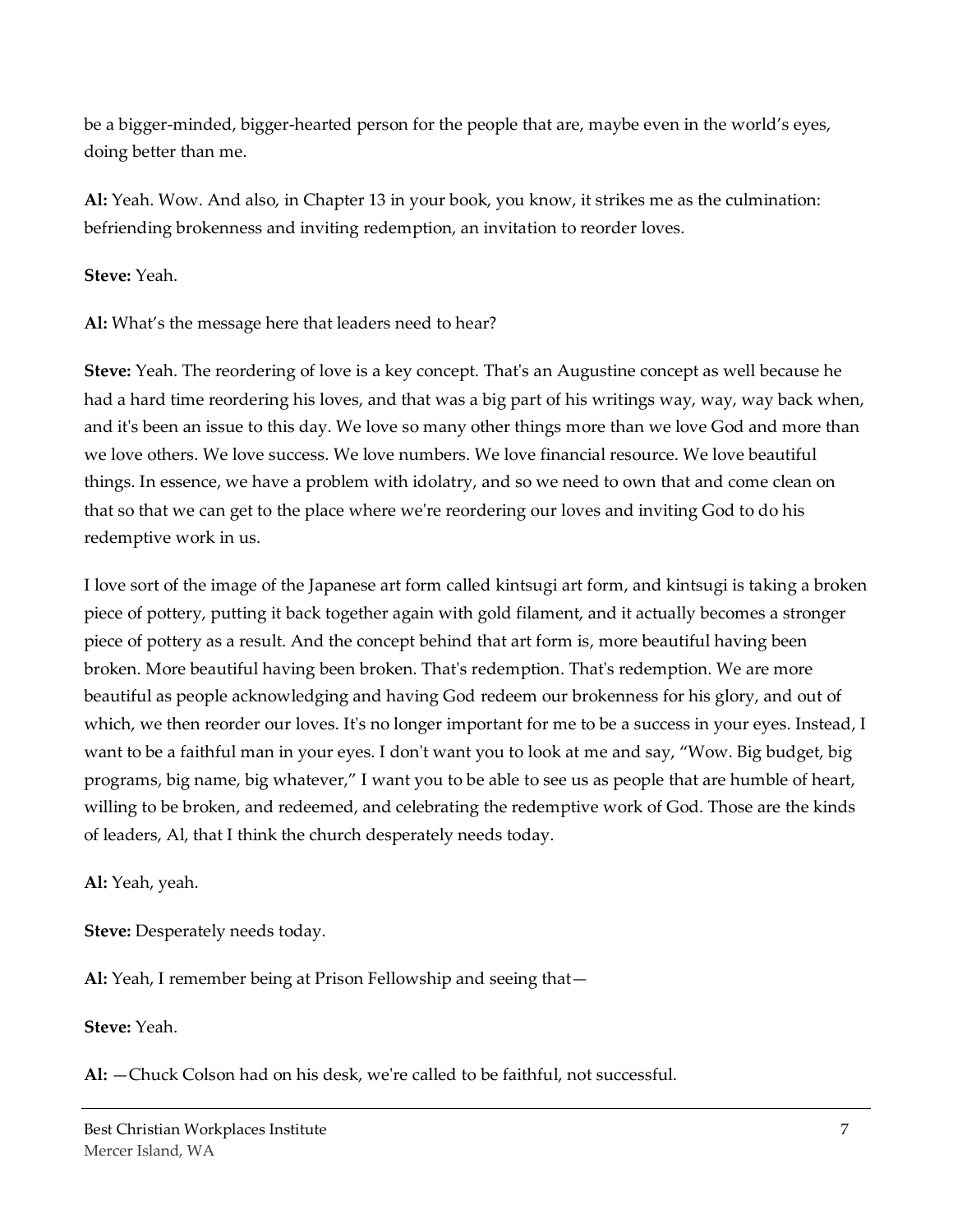**Steve:** Right. So true.

**Al:** Yeah.

**Steve:** So true.

**Al:** Yeah.

**Steve:** Couldn't agree more. And he came through his brokenness, and look what God did for him.

**Al:** Yeah, yeah, that's true.

**Steve:** You know?

**Al:** Yeah.

**Steve:** It's amazing.

**Al:** Yeah.

**Steve:** That ministry is phenomenal even today after his departure from Earth.

**Al:** Mm-hmm, yeah.

**Steve:** Yeah, yeah. Amazing.

**Al:** Yeah.

I trust you're enjoying our podcast. We'll be right back after this brief word about a valuable tool that can pinpoint the true, measurable health of your culture.

**Male:** What if you could get an upper hand on unwanted turnover, relationship conflicts, struggling morale, and unproductive staff, and, at the same time, increase the effectiveness and impact of your organization? You can with the Best Christian Workplaces Employee Engagement Survey. This popular, proven resource pinpoints the true health of your workplace culture and ways to improve it.

You'll get a detailed breakout summary of the eight essential ways your culture and your organization can flourish, all from a principled, practical, faith-based approach that works. Join the more than 800 satisfied organizations, churches, and Christian-owned businesses who have said, "Yes." Sign up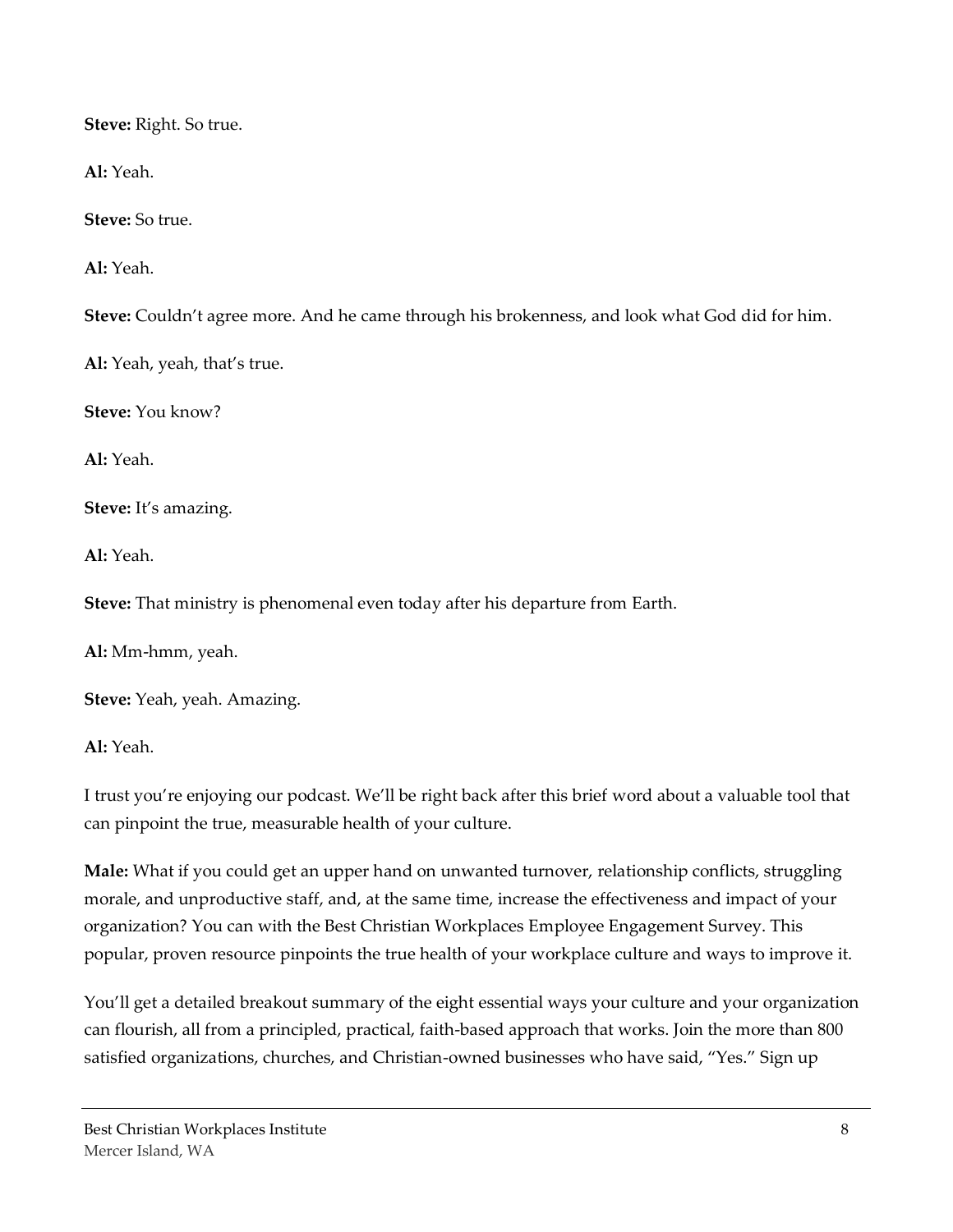online today at bcwinstitute.org. The Best Christian Workplaces Employee Engagement Survey. It's your first important step on the road to a flourishing culture.

**Al:** All right. Now, let's hear more from today's guest.

And I'll admit this is something that I haven't focused very much on, and I know I'm not alone. You know, how can spiritual friendship help leaders take this redemptive journey of discovering God's strength in our own personal weakness? What advice do you have for us, Steve?

**Steve:** Yeah. I think we just need to own it, first of all, that we're all in the same place. We are all human beings, and as we share the context of humanity, therefore, we are broken. We're sinners. We can raise our hands in worship in one moment, and we can raise an angry fist toward someone who cuts us off in traffic the next moment. I mean, we are broken, and we need forgiveness, grace, love, mercy, kindness, gentleness, and to determine together as leaders that we're going to create that kind of culture, I think that's the answer. And you're all about culture. You know, the Flourishing Culture Podcast. I would say a flourishing culture is a loving one, and it's definitely a grace-filled one. And unfortunately, we as Christians, we don't have a lot of grace. We just simply don't. I think we need a major infusion of grace in our friendships, in our leadership teams, and among the people that were called to serve. We know how to use the word, but we don't know how to live it out.

**Al:** Yeah.

**Steve:** And I really want to see that change.

**Al:** Yeah. It seems like in our culture we're all about judgment, as you say, not a lot about grace. Yeah.

**Steve:** Right.

**Al:** I know you've got loads of examples of where God's strength and a leader's personal weakness is exhibited. Give us an example.

**Steve:** Yeah. I mean, in general terms, God transforms weakness into strength each time a leader learns to lovingly submit to the God of grace. When we realize the impact we're having on another life for good or ill, we can shift and alter our approach prayerfully, relationally, and then in one's leadership. So I see this in my ministry with leaders one on one, in small groups. I see the light bulb sort of shine and a new way of leading emerges, mostly out of brokenness. Just recently at our mass retreat, a leader came to a realization that perhaps this stubbornness was a hindrance to his leadership. Another in that setting was realizing that her negativity was holding back others from flourishing. And it's sort of like,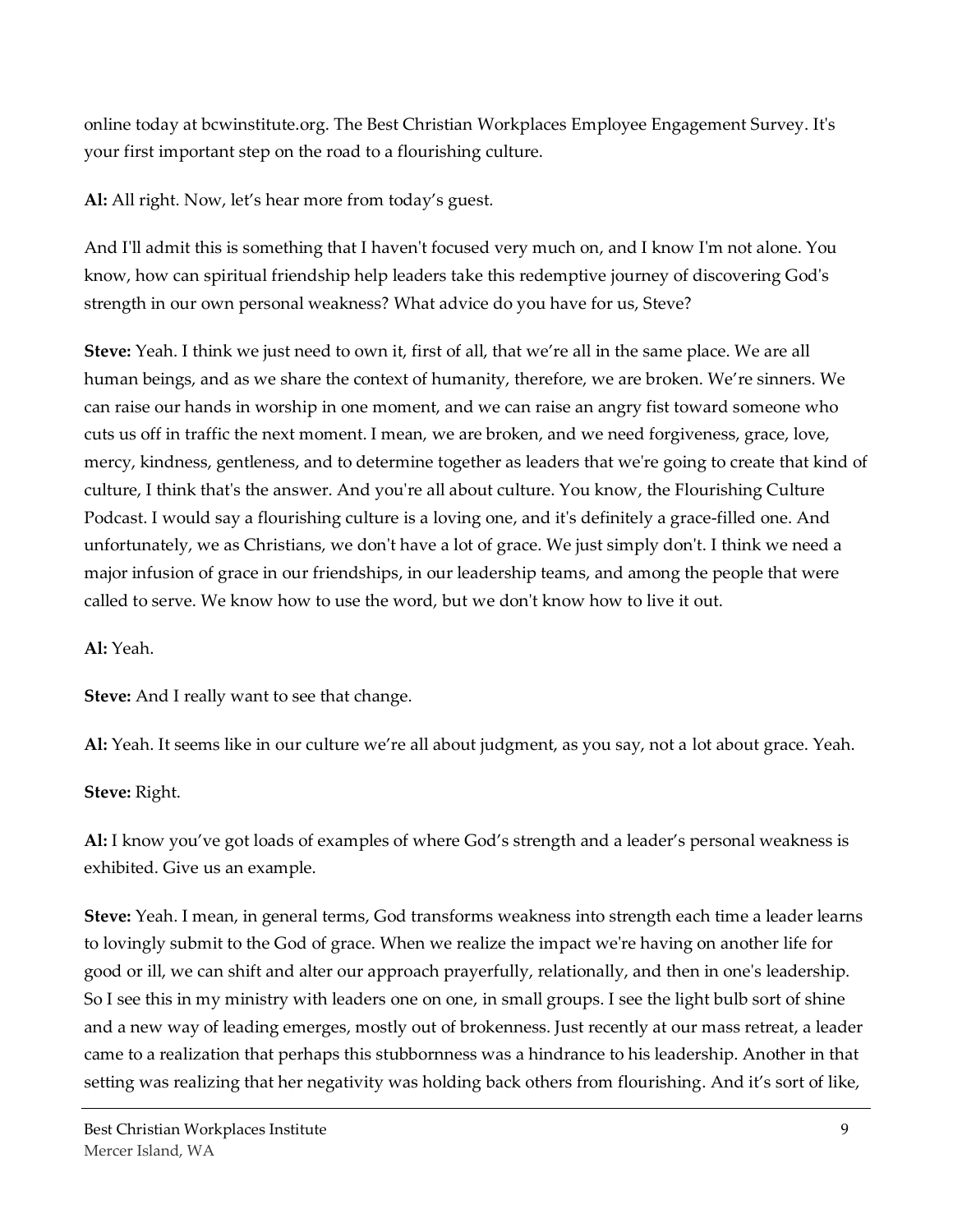"Oh my gosh, am I really that stubborn? Am I really that? Do I really have such a negative attitude?" And we don't even have to say, "Yes, you do." God was sort of tapping her on the shoulder, saying, "Yeah. You really don't need to be that negative. That's not a call that I'm calling you to." Or stubbornness for this other leader. And so over and over and over again it happens in these little pockets of moments, we can press the pause button and turn to Sabbath rest and begin to listen a little more deeply to the movement of God's Spirit, and then to watch people give voice to their brokenness and not try to do anything else but listen, God does the work. God does the deeply redemptive, restorative work.

**Al:** That's just great. Well, tell me a favorite story of how you started on a journey of life-changing spiritual friendship. What did you do to enrich and sustain it?

**Steve:** Al, I think of my friend Henry. Actually, the last time you, Al, and I were together, we had lunch together, and I was heading north—

# **Al:** Yeah.

**Steve:** —to Whidbey Island. My dear friend Henry Topaski lives up there, and Henry and I have been friends since college, and we stay in touch on a pretty regular basis, just pick up the phone. He's in the Pacific Northwest, and I'm in the Northeast. And I think the way in which we've determined to sustain our friendship is simply by staying in touch and by coming alongside each other and knowing when each other is in a darker place or a more difficult place, being there to listen to one another, to make sure we see each other face to face on a pretty regular occasion even though we live on the other part of the country. So we're trying to maintain that friendship, we're trying to deepen that friendship, and it's amazing how we can pick up where we left off every single time that we're together. I think friendships are worth sustaining, building, deepening. And here we both are in our 60s, Henry and me, and we've had this friendship going since college. And, you know, that's just one of a handful of guys—I was in a family of two sisters, and I always prayed for a brother. "God, give me a brother. I'm tired of these girls picking on me all the time."

#### **Al:** Yep.

**Steve:** And when I got to college, God started pouring on the brother, the brotherhood, and those brothers for me, I could tell you, we could sit for hours and I could describe these friendships because they have been so life giving and so transformative for me. I don't know how people do life without them.

#### **Al:** Yeah.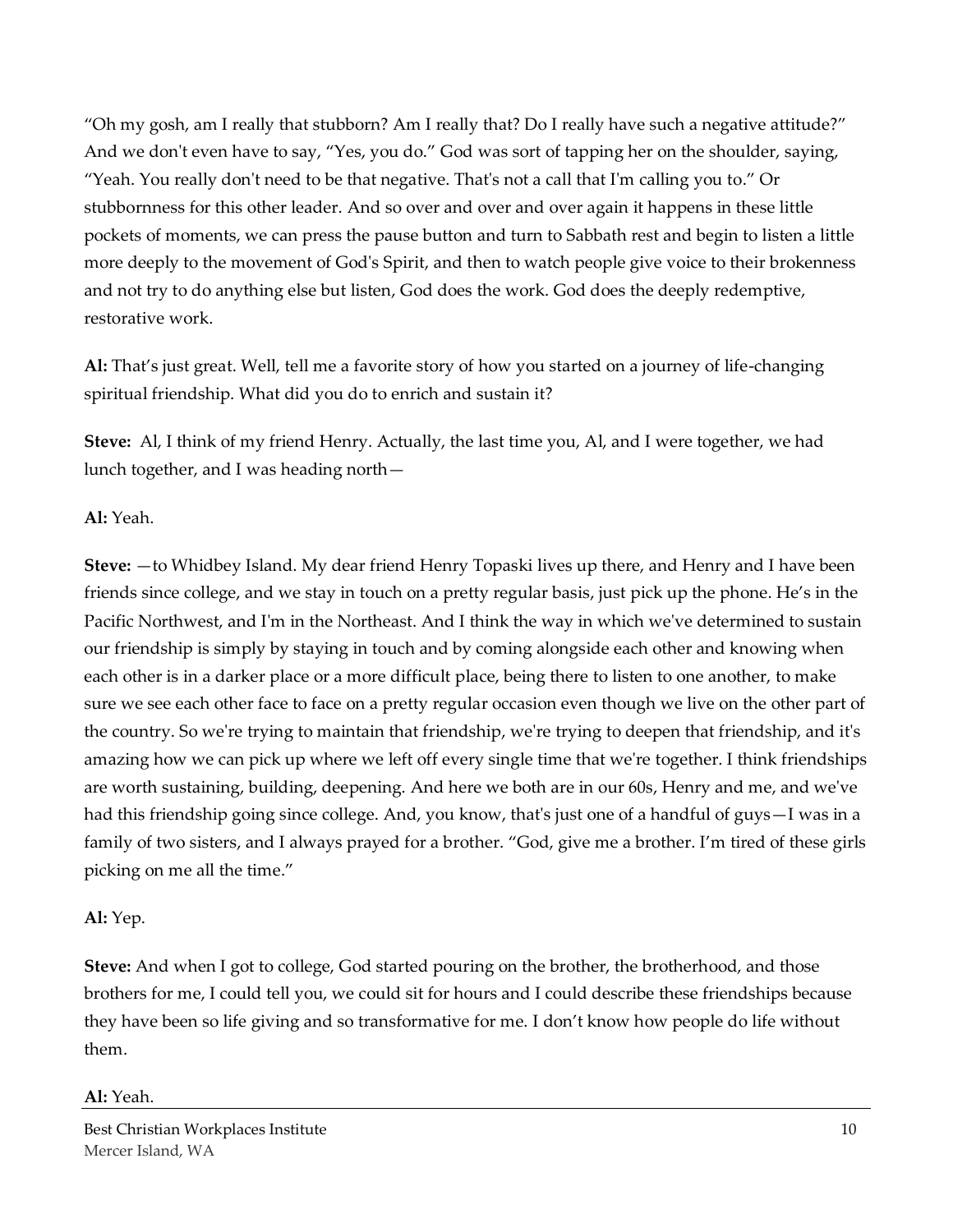### **Steve:** I really don't.

**Al:** You know, you've worked closely with pastors, para-church leaders, seminary students even, around spiritual friendships.

### **Steve:** Yeah.

**Al:** And I was thinking back, just on your comments, about the guy friends I developed in college, and I just visited one of those a weekend or two ago in Pittsburgh.

# **Steve:** Awesome.

**Al:** Yeah. But what are a few of the most common obstacles and stumbling blocks for developing spiritual friendship like you're talking about?

**Steve:** Probably the biggest obstacle I think of immediately is sort of a manipulation, you know? Wanting that friendship to be a certain way for us, that we have something that we have in mind that we want out of that friendship, and so we're going to manipulate it toward that end. Or a need to be in control. You know, the one that needs to always be right or funny or witty or wise or always in the center of attention. We describe it as the me monsters. When the me monsters come out, that kills friendship. So we need to make sure that it's a two-way street not just a one-way street. And then if we have too high of expectations for another, that can be an obstacle. Again, it goes back to the grace piece. How do we create a culture of grace and not such high expectations of each other?

**Al:** Yeah. Yeah. Just to sit and be friends. What would be your counsel to a leader or even an executive leadership team seeking to discern God's direction, presence, and purpose around spiritual friendship? In fact, how can spiritual friendship, which invites trust, as you've mentioned, transparency and vulnerability, thrive in a leadership setting?

**Steve:** Yeah. I think in a leadership setting, whether you're talking about a local church or a parachurch ministry, I think it needs to begin with asking the question, what's really our goal here? Is our goal simply to function together in accomplishing our goal, or is our goal to have a relationship of love and trust with God and one another, out of which we lead and serve together and accomplish our goal? And I think that's the turning point for me. Many churches, many organizations, are just there for the functionality of the relationship. They show up, they do what needs to be done, and they walk out the door. And I think that is the way of the world. That's not the way of God. That's not what I would describe as spiritual leadership or spiritual friendship because spiritual leadership is all about learning how to help each other get closer to God, and friendship is the most intimate human relationship we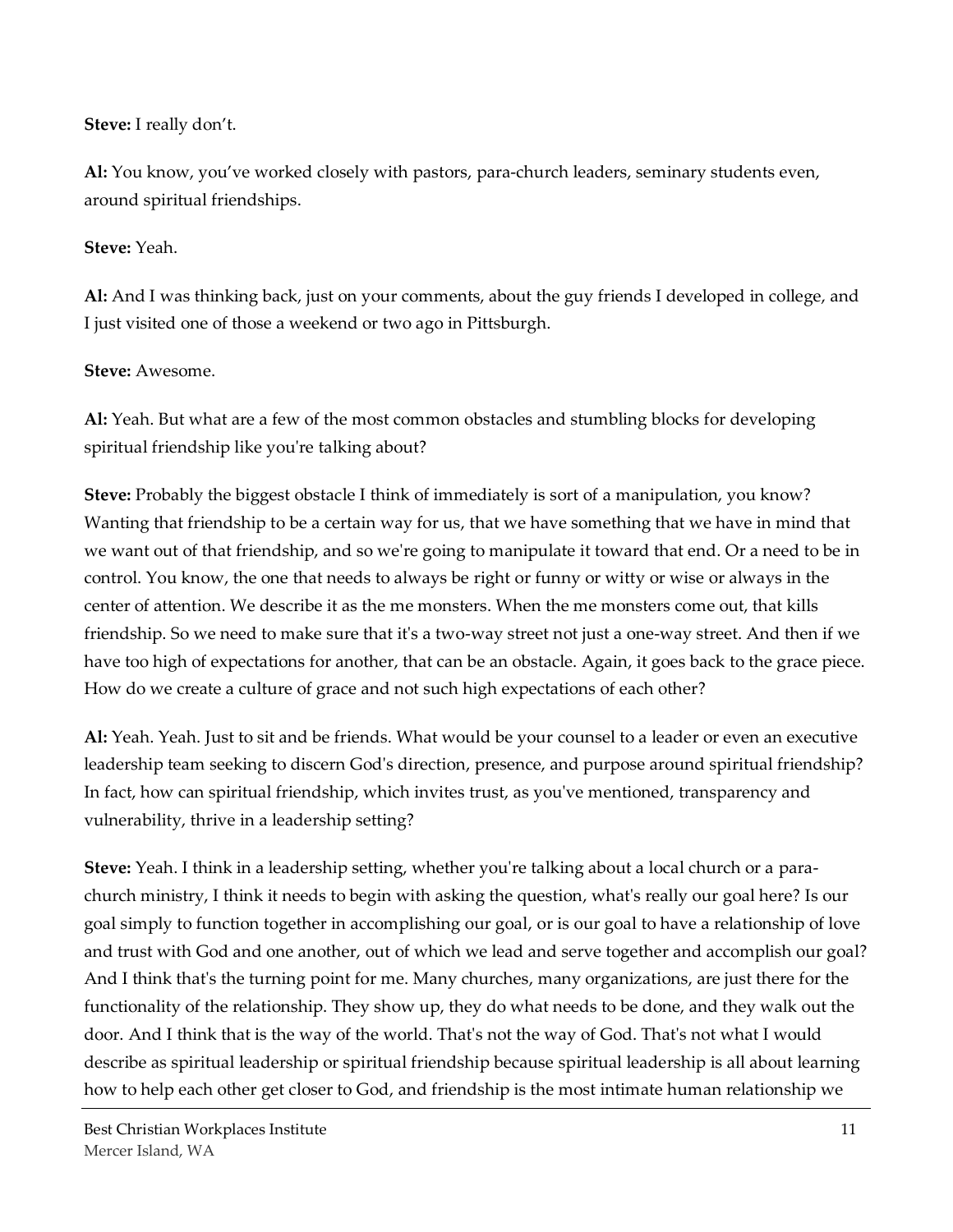can have, second only to our spouse and our family. But even there, they can be, hopefully, spiritual friendships within the context of the family.

So what I did with *Broken and Whole* is I put these spiritual leadership audits at the end of every chapter so you can discuss the biblical text, you can share life stories with one another, and you get to know each other more relationally and not just functionally. I don't know about you, but for me I don't want to be on another team that is just functional. I just don't. There's nothing in it that appeals to me. I want to be there to do something significant together out of friendship. Not that I'm going to be best friends with everybody around the table, but it's certainly friendly with everyone around that table. And there's a difference. And I think spiritual friendship can be the culture that we create with one another. That's what I want to do. I want to get to know the people around my table, my leadership table, relationally. And the first question we use in almost every one of our leadership settings is, how are you doing; what's the state of your soul? And it's not just a, hi, how are you; it's, how are you and God doing? And every meeting we begin that way. It takes time, but it's time well spent because it deepens the decision making and the discernment that happens thereafter.

**Al:** Yeah. That's really a good question, what is our goal here? Is it just to function, or is it relationships? And, boy, investing in those relationships. We asked the question in our culture survey, we have fun at work. And we get a lot of pushback on that question, we have fun at work.

#### **Steve:** Yeah.

**Al:** It's like, well, we're not here to have fun; we're here to get something done. You know, we can show statistically that where there is fun, which is part of what I consider relationship, there is a cohesion, there's certainly engagement, there's commitment that you wouldn't have otherwise. But, yeah—

**Steve:** I couldn't agree more, man.

# **Al:** Yeah.

**Steve:** I couldn't agree more. And I think retreats—when we say we're going on a leadership retreat, well, are you going on a retreat or are you going on an off site to do work?

# **Al:** Yeah.

**Steve:** When we go on retreats as a team, and we're celebrating our 15th ministry anniversary this month, we're going to go on a retreat after our big party, our big celebration, and it's going to be a team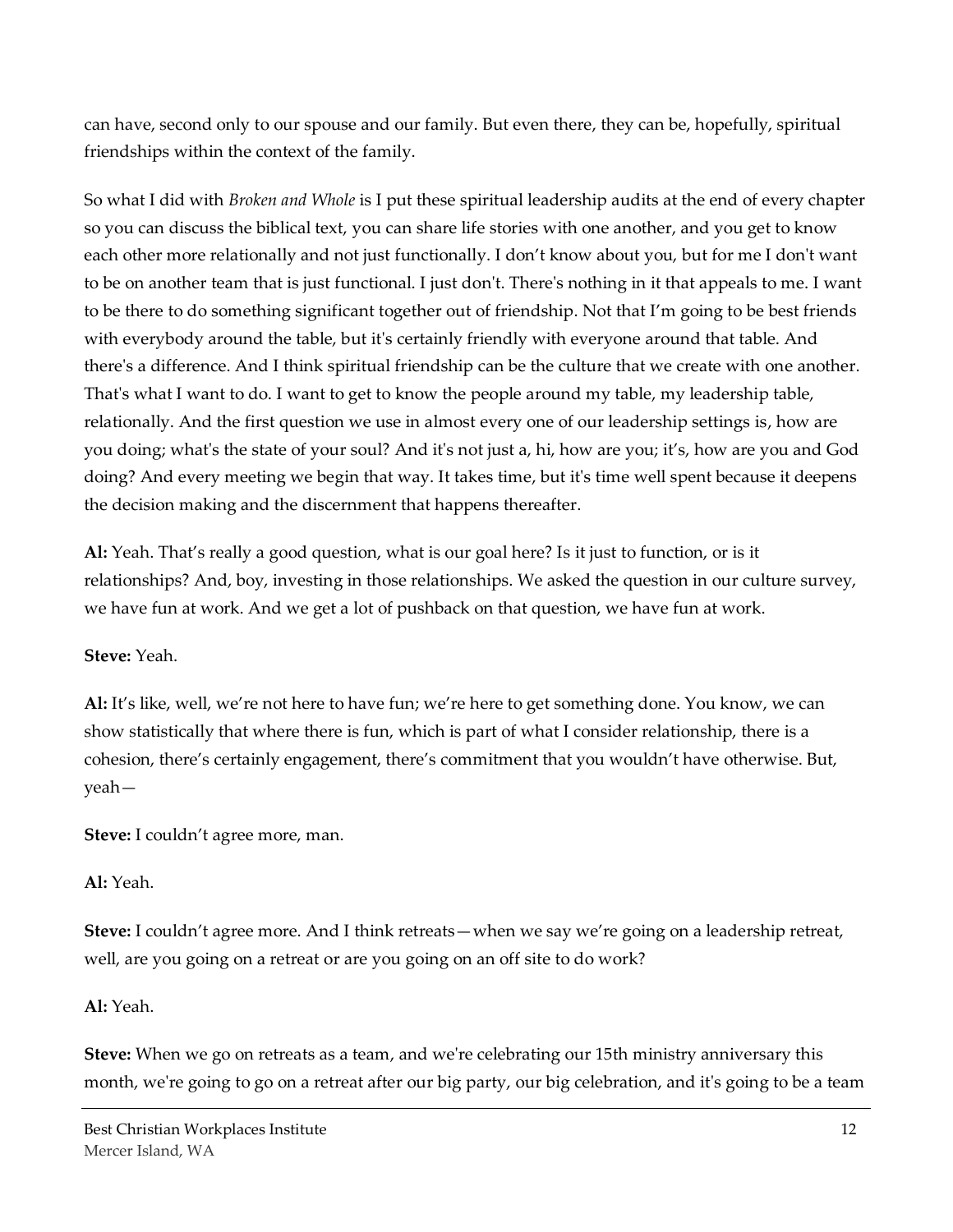retreat of two nights and three days of pure fun. The only work that we're going to do is sit and listen to each other share our state of soul. Everything else is going to be taking hikes, taking walks, going out for leisurely meals. I want to have fun with the people that I'm with. I want to enjoy their company, and I don't want to push them to always go back to that functional place. Well, we have plenty of time to do the functional work, but when we're together, boy, there's got to be some serious time for enjoying each other's company. So, I commend you for that question.

**Al:** Well, Steve, we've really enjoyed listening to what you've been sharing. This whole thing of embracing brokenness, starting with humility, really calling leaders out not be lonely leaders but to develop friendships, friendships that are based on trust, where we love one another, where we cultivate these cultures of grace that you talk about where we're patient and kind, where we reorder loves. I love that concept, how many times—and I think we all can confess that we just love so many other things before God and others—and how you've kind of called us to come back to reorder our loves and to put Christ and others at the center of those. And there are friendships that are worth sustaining, and I encourage all of our leaders, based on all you've shared, to go back and kind of renew those friendships and particularly spiritual friendships that maybe have grown cold over time. So, this has been a great conversation. And, Steve, all that you've witnessed in your transformational work with Christian leaders, and in light of what you've shared, how about one final thought that you'd like to leave with our listeners? I bet you've got one for us.

**Steve:** Well, here's the altar call. Come forward today as the broken and imperfect leader, and come with a desire to unmask the persona, and come with a desire to trustingly submit your blessed belovedness into the hands of God who loves you unconditionally. And if you do that, you will be set free, and you'll be set free to fly to new heights, to experience greater depths, and to be delighted in the communion that you have with God and with those around you, because you've chosen the better way. The way of love. May it be so, dear friends. May it be so.

**Al:** Amen. Steve Macchia, founder and president of the Leadership Transformations Institute, thank you for sharing your wisdom, insights, and stories. And thank you for extending your ministry to the leaders who have been listening and benefitting from all you've shared with us today. Thanks, Steve.

**Steve:** Thanks, Al. God bless you, man.

**Al:** And to our listeners, I want to thank you for joining us on the Flourishing Culture Podcast and for investing this time in your workplace culture today. And if there's a specific insight that you heard from Steve today, or an action step that you've enjoyed in the past few minutes, please share it with others so that they can benefit as well. And please review the show wherever you listen to podcasts.